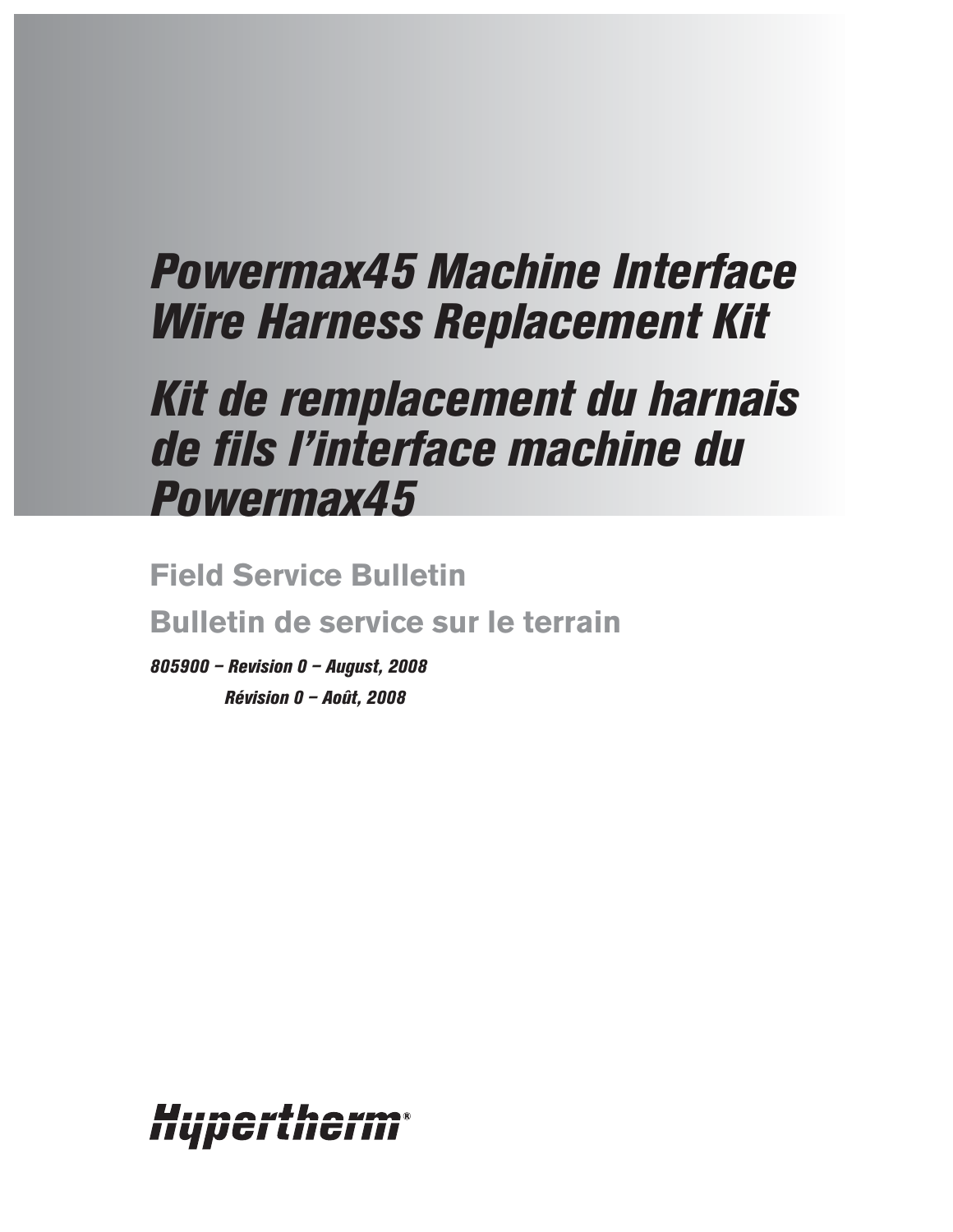

## **Introduction**

### **Purpose**

This field service bulletin describes the procedure for replacing the machine interface connector and internal cable on the Powermax45.

## **Tools and materials needed**

#2 Phillips screwdriver

### **228274 kit contents**

| <b>Part number</b> | <b>Description</b>                                    | Quantity |
|--------------------|-------------------------------------------------------|----------|
| 075534             | Plastite screw #6 x 5/16 PH PAN S/Z                   |          |
| 123956             | Cable: machine interface connector and internal cable |          |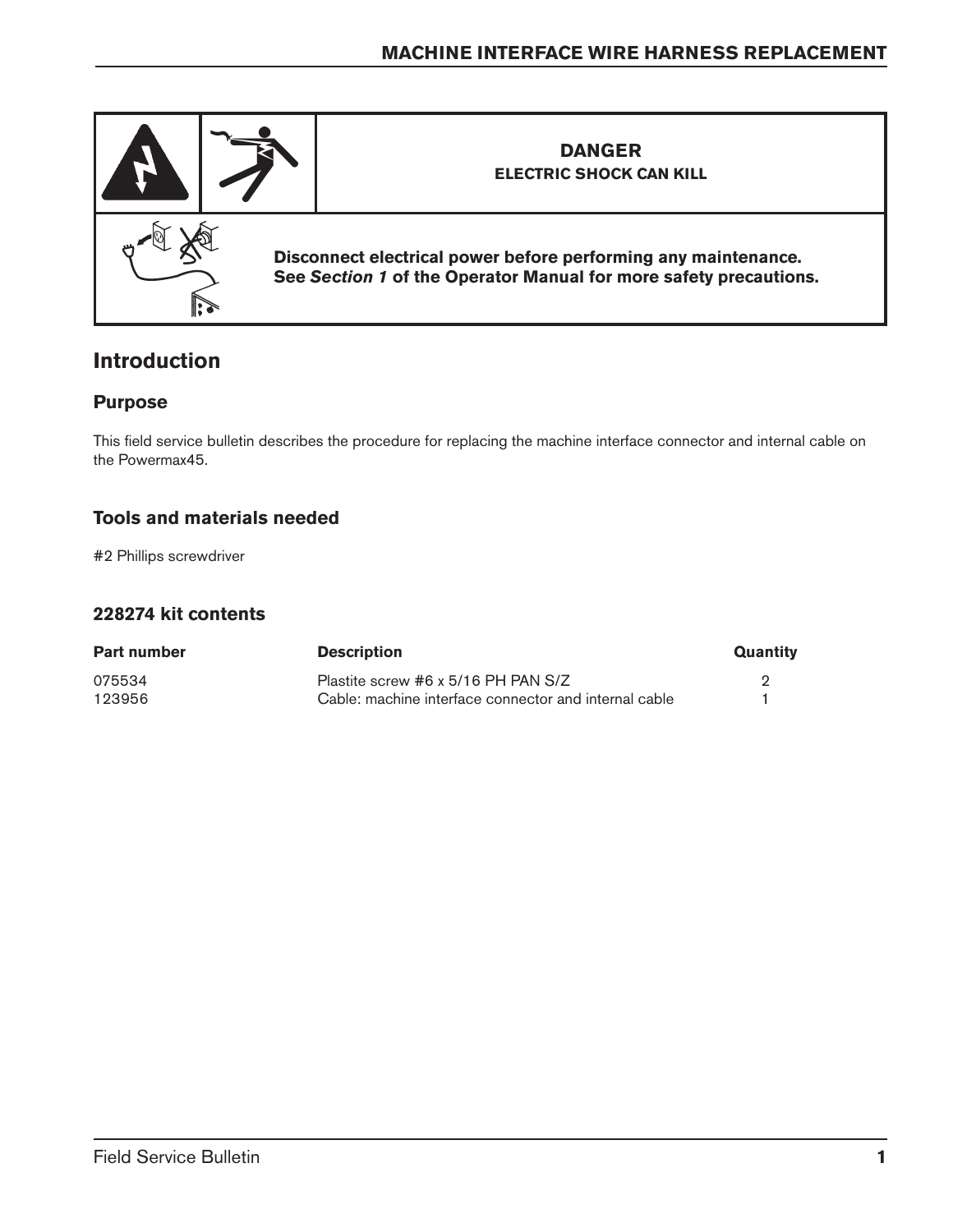- 1. Turn OFF the power, disconnect the power cord, and disconnect the gas supply.
- 2. Remove the cover from the power supply and remove the Mylar® barrier from in front of the power board.
- 3. Remove the air fitting from the rear of the power supply.
- 4. Disconnect the wire connectors at J12 and J22 on the power board.
- 5. Remove the screw from the bottom of the rear panel and back the rear panel away from the power supply slightly so that you can reach the strain relief on the inside of the machine interface connector.
- 6. Squeeze the pressure clips on either side of the strain relief and gently press on the center of the strain relief to push it through the center panel.
- 7. Remove the green ground wire from the ground stud near the regulator.
- 8. From the inside of the rear panel, remove the 2 screws that secure the machine interface connector from the top right corner and the bottom left corner.
- 9. Remove the connector, the strain relief and the wires from the power supply.
- 10. The new connector has the wires and strain relief attached. Thread the wires through the hole in the rear panel. Check the orientation of the machine interface connector and adjust as needed. Then align the screw holes with the screw receptacles in the rear panel.



- 11. Secure the machine interface with the 2 screws.
- 12. Press the strain relief into place in the center panel.
- 13. Connect the green ground wire to the ground stud near the regulator.
- 14. Route the wires along the base on the power board side.
- 15. Connect the 3-pin connector to J22 and the 4-pin connector to J12.
- 16. Replace the Mylar barrier in front of the power board and replace the cover.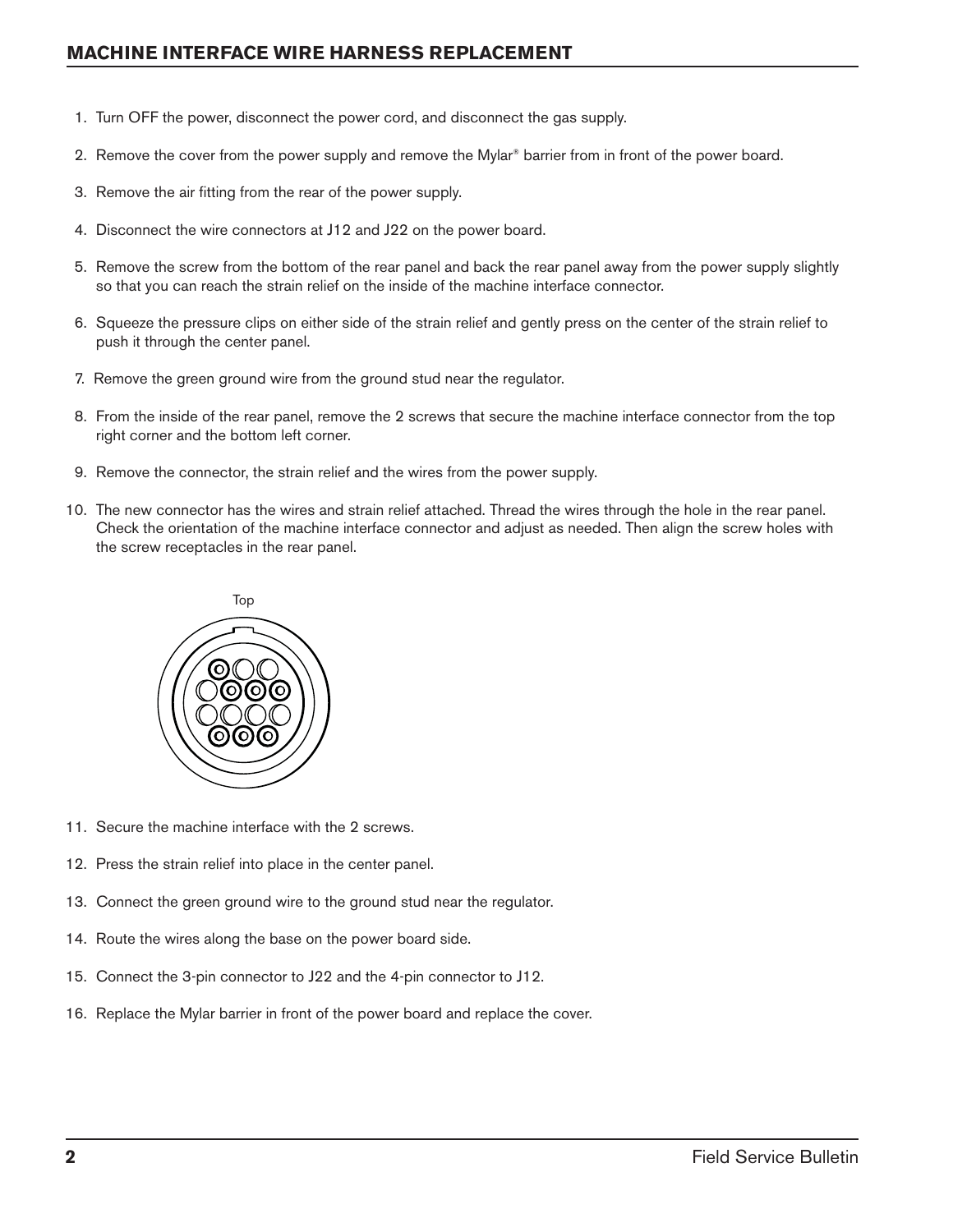

## **Introduction**

## **Objet**

Ce bulletin de service sur le terrain décrit la méthode de remplacement du connecteur d'interface machine et du câble interne sur le Powermax45.

## **Outils et matériaux nécessaires**

Tournevis Phillips no 2

### **Composition du nécessaire**

#### **Nécessaire 228274**

| N° de référence | <b>Description</b>                                      | Quantité |
|-----------------|---------------------------------------------------------|----------|
| 075534          | Vis Plastite no 6 x 5/16 PH PAN S/Z                     |          |
| 123956          | Câble : connecteur d'interface machine et câble interne |          |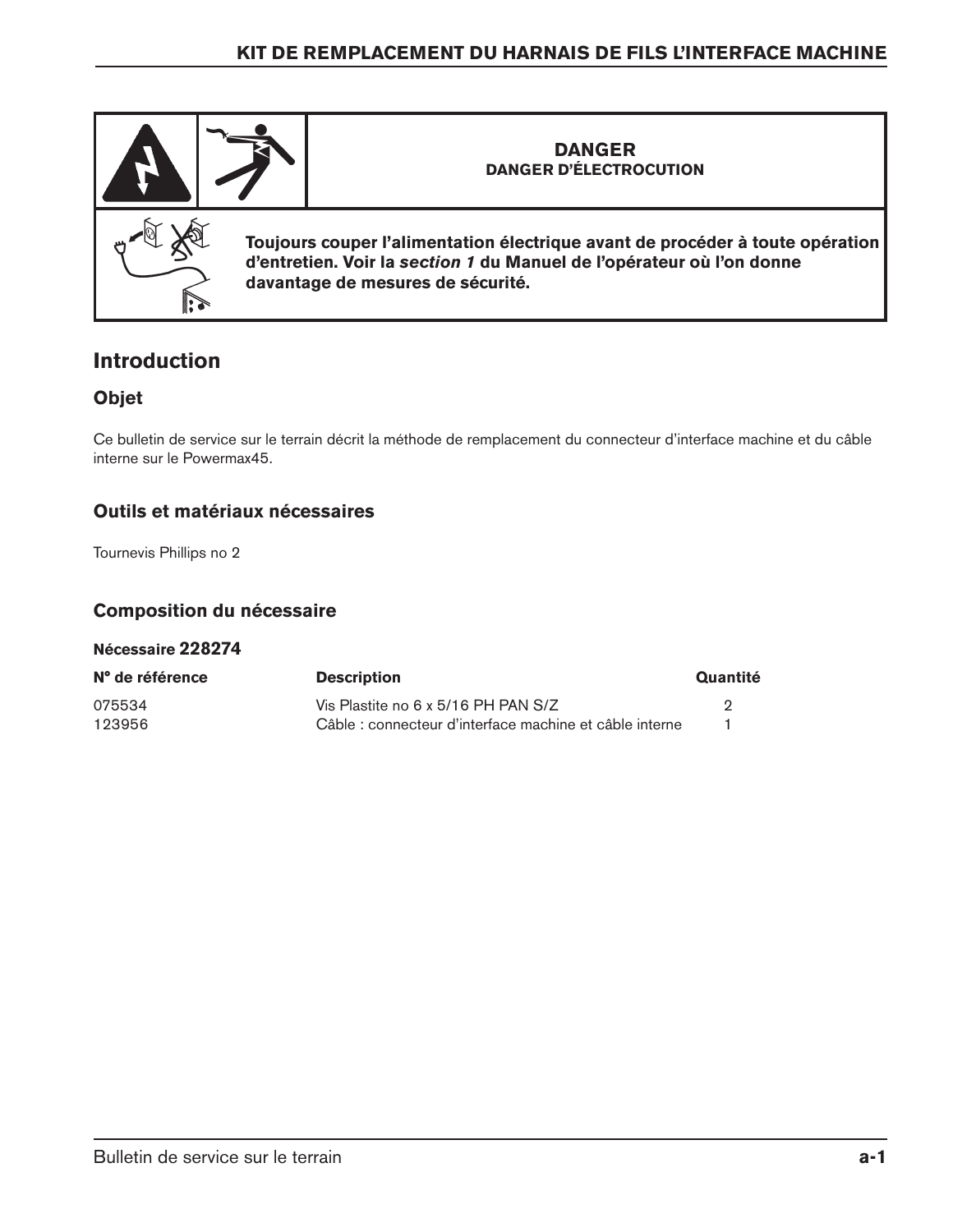- 1. Couper l'alimentation, déconnecter le cordon d'alimentation et débrancher le gaz d'alimentation.
- 2. Déposer le capot de la source de courant et la barrière Mylar® de l'avant du CI d'alimentation.
- 3. Déposer le raccord d'air de l'arrière de la source de courant.
- 4. Déconnecter les cosses à J12 et J22 sur CI d'alimentation.
- 5. Desserrer la vis du fond du panneau arrière et pousser le panneau arrière pour l'écarter légèrement de la source de courant. Vous pourrez alors atteindre le serre-câble à l'intérieur de ce connecteur d'interface machine.
- 6. Serrer les clips de pression d'un côté ou de l'autre du serre-câble puis appuyer délicatement au centre du serrecâble pour le faire passer dans le panneau central.
- 7. Détacher le fil de terre vert du piquet de terre près du détendeur.
- 8. Depuis l'intérieur du panneau arrière, desserrer les 2 vis qui fixent le connecteur de l'interface machine du coin supérieur droit et l'angle du coin gauche inférieur.
- 9. Déposer le connecteur, le serre-câble et les fils de la source de courant.
- 10. Les fils et le serre-câble sont fixés au connecteur neuf. Passer les fils dans le trou du panneau arrière. Vérifier l'orientation du connecteur d'interface machine et régler selon les besoins. Puis aligner les trous de vis sur les prises à vis du panneau arrière.



- 11. Fixer l'interface machine avec les 2 vis.
- 12. Appuyer sur le serre-câble pour le mettre à sa place dans le panneau central.
- 13. Connecter le fil de terre à du piquet de terre près du détendeur.
- 14. Acheminer les fils le long de la base sur le côté CI d'alimentation.
- 15. Connecter le connecteur à 3 contacts à J22 et le connecteur à 4 contacts à J12.
- 16. Replacer la barrière Mylar à l'avant du CI d'alimentation et replacer le capot.